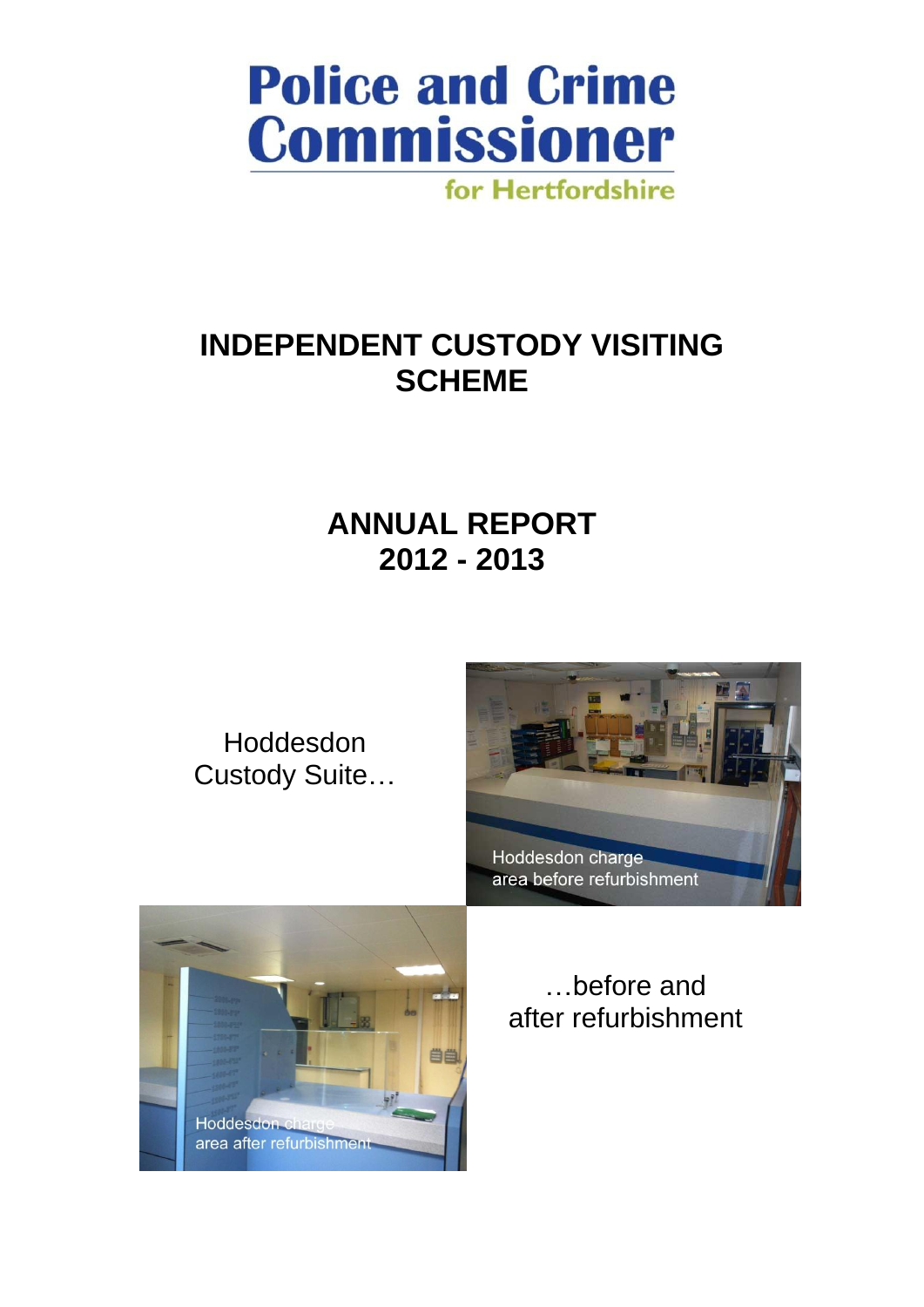## **Forward and Introduction**

Welcome to the Annual Report of Hertfordshire's Independent Custody Visiting (ICV) Scheme. The Police and Crime Commissioner took over responsibility of running Hertfordshire's scheme in November 2012 following the Police and Crime Commissioner elections and the dissolution of Police Authorities. However as the Commissioner took over an active scheme from the Police Authority he is able to report the full year from 1<sup>st</sup> April 2012 to  $31<sup>st</sup>$  March 2013

#### **Executive Summary**

Hertfordshire's 54 Volunteer Custody Visitors carried out 175 visits to the county's four custody suites and interviewed over 700 detainees during the year. In general people were found to be well looked after. This view is supported by the small number of complaints recorded about police detention - 64 formal complaints were recorded by the Constabulary during the year against a total of over 23,000 detentions. The custody estate is well maintained and is generally found to be clean and tidy. The estate at Hoddesdon has recently been refurbished, resulting in much improved conditions for both detainees and custody staff. All suites have now been built to modern specifications or refurbished. Officers and civilian staff working in custody are well trained and act with professionalism towards detainees and visitors. Visitors made a number of observations, mostly minor concerns / requests for phone calls, food etc, all points were discussed with custody staff. Key concerns related to the provision of Appropriate Adults to vulnerable adults in custody following a change in the administration of the Appropriate Adult (AA) scheme. The Head of the Custody Unit confirmed that arrangements are in place and that no adult detainee needing an AA would be left without one for any significant period. A small number concerns were highlighted by detainees about welfare arrangements for their children whilst the parent was in custody. These were brought to the attention of custody staff by visitors prior to leaving custody suites.

## **Background**

Independent Custody Visiting (ICV) schemes were set up following a recommendation in the Scarman report into the civil unrest of the 1980's. The purpose of the schemes is to provide transparency and to increase public confidence in the police service. This is achieved by enabling members of local communities to check that people detained in police custody are being properly looked after. It is an important role not least because visitors check on the welfare of detainees at a time when they may be vulnerable or confused. In addition, visitor's reports give the Constabulary and the Commissioner an independent view of the custody operation.

## **Roles and Responsibilities**

The Police Reform and Social Responsibility Act of 2011 placed a duty on Police and Crime Commissioners to maintain Independent Custody Visiting schemes.

The recruitment and training of volunteers, as well as the management of the scheme, is the responsibility of a designated Scheme Administrator who is appointed by the Commissioner.

Visitors are unpaid volunteers who live or work in Hertfordshire. They are trained to interview people in custody to ensure that they have access to their rights and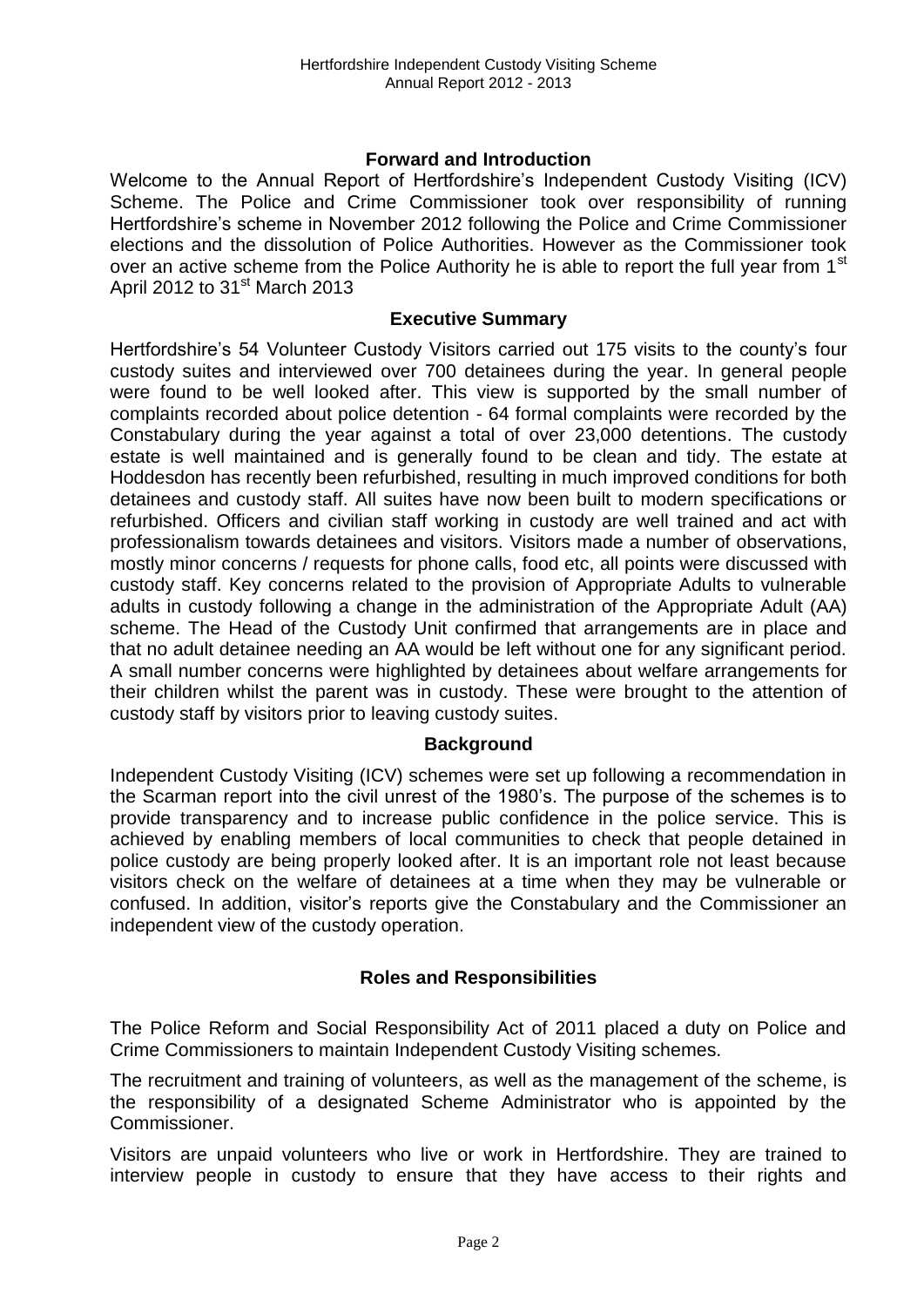entitlements and are being treated well. Visitors also check that the custody estate is up to standard and report their findings to Custody Staff, Custody Inspectors and the Scheme Administrator after each visit.

An experienced member of each visiting panel acts as a Panel Co-ordinator assisting the Scheme Administrator in training and mentoring visitors as well as co-ordination and management of the scheme.

Key concerns raised by visitors are followed up by the Scheme Administrator with Custody Inspectors. The Head of the Custody Unit also attends panel meetings and meets Panel Co-ordinators and the Scheme Administrator regularly to discuss visitor's observations.

## **Organisation of the Scheme**

Hertfordshire Constabulary has four active custody suites situated in; Hatfield, Hoddesdon, Stevenage and Watford police stations. A total of 86 cells are available twenty four hours a day.

Visitors attend meetings twice a year to discuss matters arising from visits and to receive updates on changes to custody arrangements, legislative changes etc.



While the majority have been working for the scheme for less than ten years the average visitor has over 8 years' experience.

The table to the right shows a breakdown of the religious beliefs of our volunteers.

The majority of custody visitors are over 60 years of age.

Future recruitment will focus on a younger, wider demographic. The Commissioner would particularly welcome applications from less well represented religious or ethnic minority groups.

|                            |        | Percenta |
|----------------------------|--------|----------|
| <b>Religion and Belief</b> | Number | ge       |
| <b>Buddhist</b>            |        | 2%       |
| Christian                  | 25     | 43%      |
| Hindu                      |        | 0%       |
| Jewish                     | 2      | 3%       |
| Muslim                     |        | 0%       |
| Sikh                       |        | 2%       |
| No Religion given          | 29     | 48%      |
| Other                      |        | 2%       |

The chart to the left shows the length of service of our custody visitors. 59% of visitors are male and 41% are female,

The optimum number of volunteers needed to meet visiting targets is around 60. Currently there are 54 active Custody Visitors. With retirement rates running at of around 3 per year further recruitment will be needed by next year. Visitors are organised into four panels of between 12 to 16 visitors. Visits are carried out in pairs and are unannounced the target is to visit each suite once a week.

## **ANNUAL REPORT 2012 - 2013**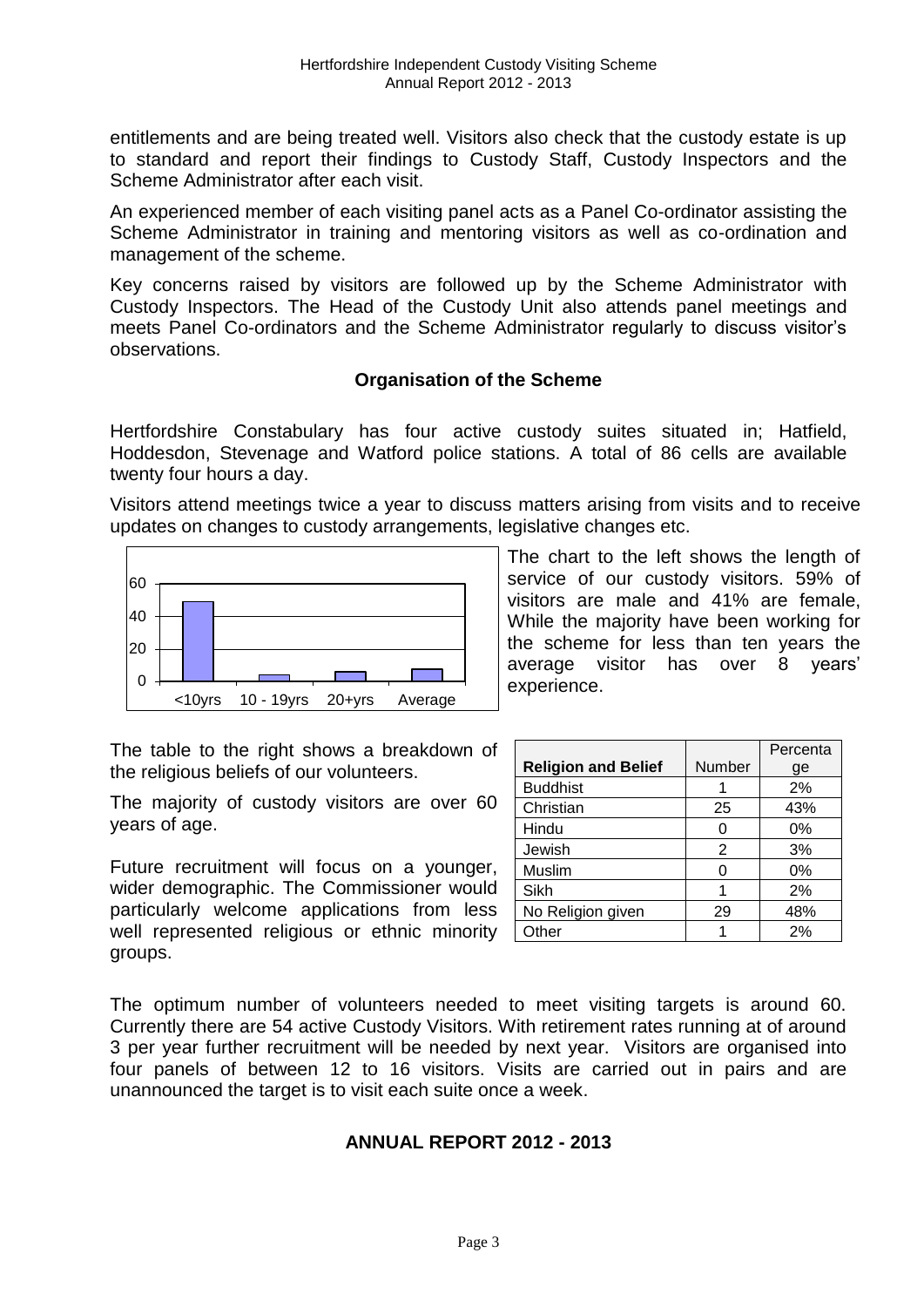From April 2012 to March 2013 just over 23,000 people were detained by police in Hertfordshire. 8% fewer than in 2011/12. This follows a 7% reduction from 2010/11 and a 13% reduction from 2009/10 when over 31,000 people were detained. A number of factors contribute to the reduction in detentions but the overriding reason is undoubtedly falling crime levels in the county. In 2009/10 over 70,000 crimes were recorded in the county by 2012/13 this had fallen to just over 53,000 an overall reduction of around 24% in four years. The average detention time during the year was just over 12 hours an hour longer than the previous year. An increased cell capacity means that there is less pressure to release suspects on police bail and more enquiries can be completed while suspects are in custody This has resulted in an increase in the percentage of positive disposals<sup>1</sup> at first detention (up from 49.8% in 2011/12 to 52.4% in 2012/13).

Against this background Independent Custody Visitors made a total of 175 visits to custody suites between April 2012 and March 2013. A total of 1,191 people were detained in custody at the time visits were made - around 5% of the number of people detained in the year.

The chart on the right shows a breakdown by age and gender of the people interviewed by custody visitors.

Not everyone in custody is available to be interviewed. Interviews are not carried out with people who are violent, intoxicated, asleep or in interview etc. Interviews are only carried out with the individuals consent. 774 people were interviewed by visitors (95% of people available to be interviewed). This was a 5% increase on the previous year and



probably represents the upper limit of acceptance.

During the year visitors raised 186 detainee concerns with custody staff. 22% related to medical or mental health issues – most of which were requests for medication or to see a health practitioner. 20% were requests for phone calls or to have someone informed of detention. 14% were requests for food or drink. 8% were requests wash facilities and 7% requests for solicitors.

*Head of Custody Unit's response: In the vast majority of these cases, it was found that the concerns of the detainee expressed to the ICVs, had already been dealt with by the Custody staff at the time. Often these resolutions were found by the ICVs themselves rather than being fed through to the Scheme Administrator for an 'investigation'. Any others, I investigate and feed back to the Administrator, implementing any changes where necessary within Custody.*

Visitors noted concerns about child welfare arrangements on six occasions (a similar number to the previous year), this is something that ICVs have been specifically asked

l

<sup>&</sup>lt;sup>1</sup> Positive Disposal means a charge, caution, reprimand, or warning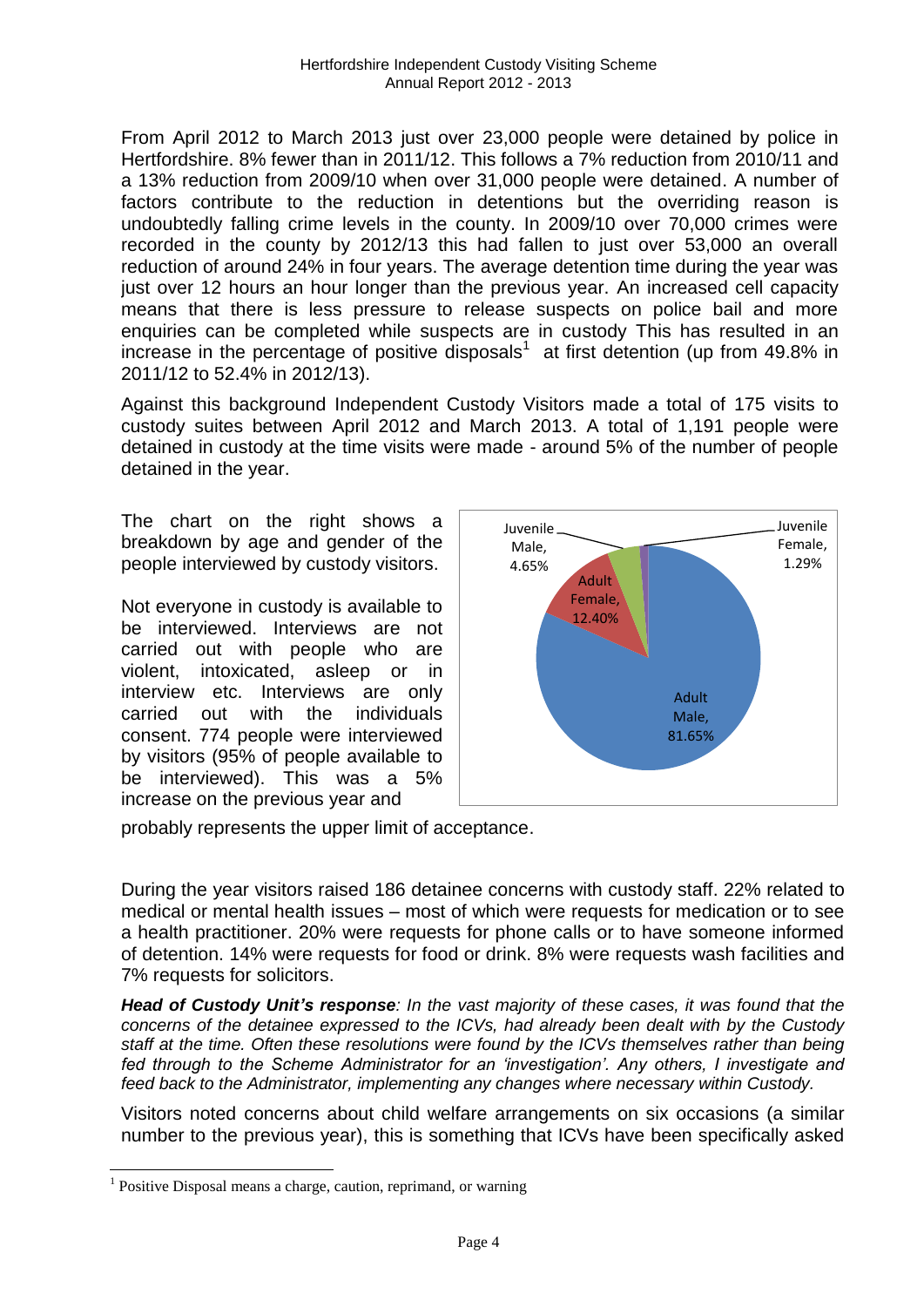to highlight. All concerns were raised with custody staff.

*Head of Custody Unit's response: It is vital to ensure that children are not exposed to danger due to the absence of the detainee who is in custody and that any concerns raised by detainees are responded to rapidly and appropriately, whether this is by contacting other family members who are able to assist or Social Services or in some other way. The intended actions and the outcome should always be fed back to the detainee to reassure them.*

Visitors also raised concerns about the provision of Appropriate Adults\* to support vulnerable adults in custody. This follows the transfer of the Appropriate Adult (AA) scheme administration to the County Council's Youth Offending Team. \**Appropriate Adults are independent of the police. They support juveniles in police custody by explaining police procedures, providing information on rights and facilitate communication with the police. They also provide the same support to adults in police custody who have mental health and/or learning disabilities.*

*Head of Custody Unit's response: This is not just a local concern although Hertfordshire is tackling this matter head-on. We have asked the volunteers who act as AAs for juvenile detainees to also act for adults and we are in discussions with our colleagues in the Youth Offending Teams to discuss how to formalise this without impacting on Youth Services. Social Services' Adult Care Services can also provide AAs for adults where required, and no adult detainee who needs an AA would ever be left without one for any significant period whilst in Custody. – see Appendix A for additional comments*

No detainee concerns were recorded at all in 47% of visits and visitors also noted over 100 positive comments during visits. Custody staff responded to the majority of concerns raised immediately.

Visitors noted 40 issues with the custody estate slightly less than the previous year. 16 were cells out of action due to defects or damage mainly caused by detainees. 9 issues concerned cleanliness in suites (an increase on the previous year). The Cleaning contractor has recently been changed and cleanliness is expected to improve as a result.



## **WATFORD SUMMARY REPORT**

Watford custody suite is situated in the old Dark Lane police station building. The suite was extended and refurbished in 2011 and now has 16 cells split over two levels which creates a unique set of challenges for custody staff. The suite was closed for remedial works for one month from 22<sup>nd</sup> May 2012 during which time Hemel Hempstead reserve custody suite was brought back into use. Watford custody suite is very busy with over 5,500 detentions in 2012/13 and has the highest ratio of cells to detentions in the county.

## **Watford panel co-ordinator's summary:**

*The Watford custody suite has become a very busy place since its refurbishment in 2011. Initially with 1 of the 2 Detention Officers almost constantly on loan to Stevenage it operated*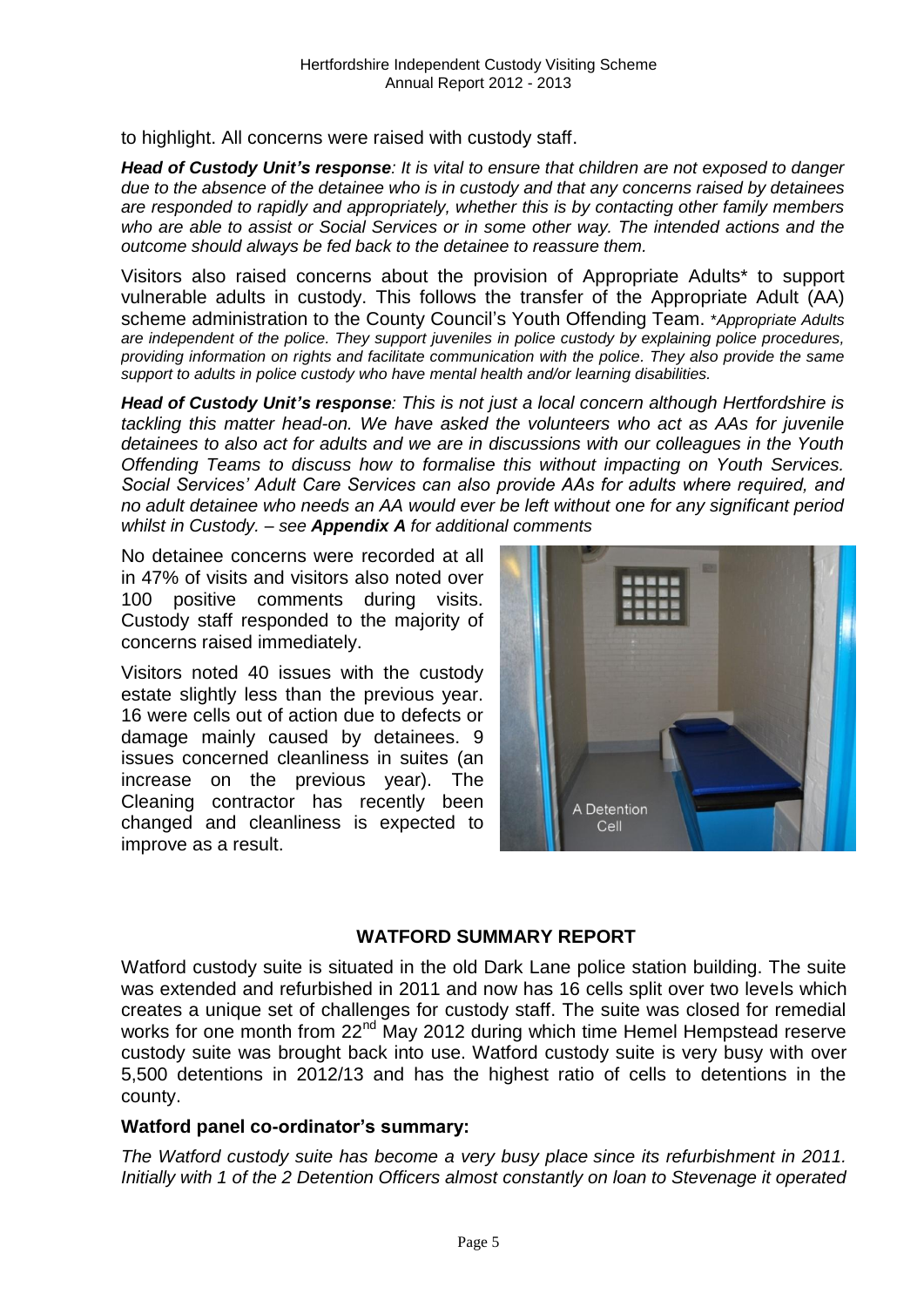*under some strain. Now operating with 2 and sometimes 3 Detention Officers on duty it seems to be running well, staff morale appears high despite the lack of any natural daylight and there have been few, mainly minor concerns over the last 12 months. The custody suite and the ICV visiting scheme has never run better in the 10 years or so that I have been visiting with the new access arrangements having now been ironed out and generally good relations between staff and visitors.'*

## **HATFIELD SUMMARY REPORT**

Opened in 2008 and built to Home Office standards, Hatfield has 30 cells with an additional 10 reserved for the magistrate's court. Hatfield is the busiest custody suite in the county with just under 8,000 detentions in 2012/13. The estate remains in good order with few issues reported by visitors

#### **Hatfield panel co-ordinator's summary:**

'*We are fortunate at Hatfield in as much the building and layout of the premises has been well designed and built with all minor snags resolved. Ease of access is good, internal decoration & cell lighting is conducive to calm and better take up of visits. Whilst self- introduction by ICV's to detainees has further increased the take up of interviews.*

*Overall there have been few complaints, most of a minor nature, and none that have not been resolved at the time of visiting. Working relations with uniformed and civilian staff are professional but cordial, enabling visitors ease of access to detained persons. It is refreshing to note that there are several staff who are to be commended for their extra care & courtesy on many occasions towards detainees and the visiting team, this is greatly appreciated. My thanks to a loyal and keen team of visitors and an efficient back up from the Commissioner's Office'.*

# **STEVENAGE SUMMARY REPORT**

The custody suite is situated in the modern Stevenage police station built in 2009 to Home Office standards the suite is a modern facility with 24 cells. Just over 6,000 people were detained within the suite in 2012/13

#### **Stevenage panel co-ordinator's summary:**

*'The Stevenage Custody Suite is a new facility provided as part of the new Police Station. With few exceptions the issues raised with us by detained persons are in the main of a domestic nature and much the same as elsewhere in the County.*

*It is quite unusual to encounter a detained person with virtually no English and the ICVs box now contains a set of flash (language) cards with which we can ask a series of standard questions and illicit a response.*

*The number of members of our panel has fallen slightly of late: retirement, moving from Hertfordshire and a resignation. This has not caused any particular difficulty with the visiting rota and may be addressed later in the year when a recruiting exercise is undertaken.*

*The Detention staff are always helpful and pleasant. Panel members often express appreciation for the support we are given'*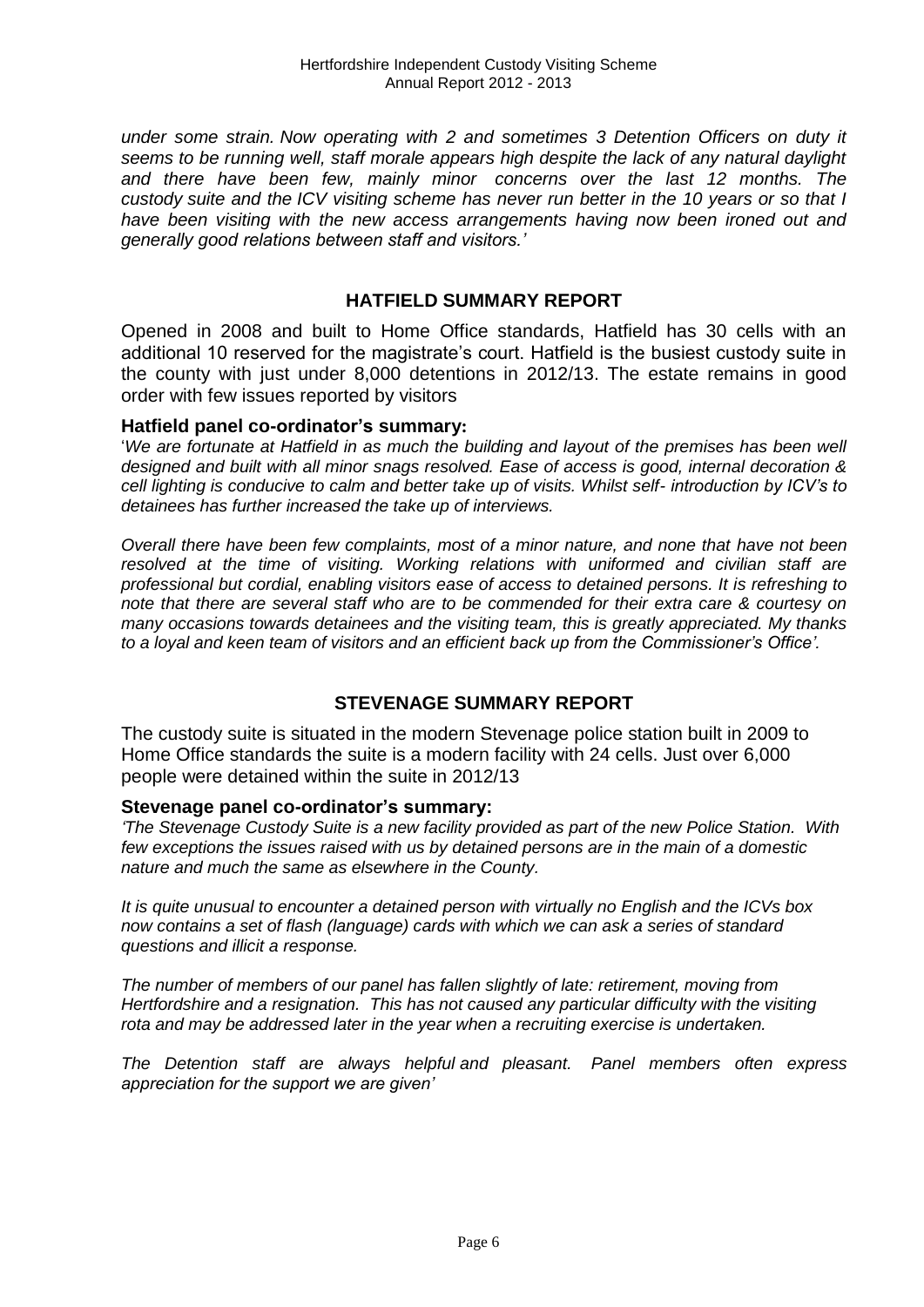## **HODDESDON SUMMARY REPORT**

The custody suite is situated in the old Hoddesdon police station building and has 16 detention cells. Just over 3,000 people were detained in 2012/13 around 1,000 fewer than expected due its closure for three months from January to April for refurbishment.

#### **Hoddesdon panel co-ordinator's summary:**

*'The custody suite was closed for the last quarter of the year.*

*Hoddesdon ICVs are experienced and are able to deal with minor situations during the visit. There have been occasions when they have brought to the attention of Detention Officers concerns about detainees at risk (i.e. suicidal etc.) The lack of Appropriate Adults for vulnerable adults is delaying the detainee longer than necessary and does cause concern. The ICVs have made a number of positive comments regarding helpful staff and relationships are good.*

*ICVs feel that the custody suite is much more user friendly after the refurbishment for both staff and detainees. The installation of the intercom facility has greatly enhanced contact between detainees and staff, particularly in view of the lay out of the cell area and saves staff time. The CCTV also allows greater awareness of detainees at risk and their cell behaviour. All a great improvement.*

*However the new access arrangements for ICVs have been problematic causing some delays and frustration. This is being reviewed urgently and hopefully remedied.*

*The ICVs noted occasions when the unit was busy and a member of staff had been 'loaned' to another unit putting the remaining officers under extra pressure*

*The lead visitors receive excellent service from the scheme administrator who gives immediate response to our contacts'.*

# **ICV SCHEME COSTS**

Although their work is unpaid, visitors are reimbursed for travel costs and subsistence costs. The Commissioner also incurs other costs for running the scheme such as printing costs, catering for panel meetings, conference booking fees etc. In 2012/13 costs amounted to £3,266 for travel and £2,540 for other costs making a total of £5,806 compared to £4,819 incurred in the 2011/12 financial year. The apparent increase in 2012/13 was in regard to travel costs but these were in line with expected expenditure.

This report was prepared by the ICV Scheme Administrator with additional input from the chairs of the visiting panels and the Head of the Constabulary's Custody Unit.

For more information about the work of Hertfordshire's Independent Custody Visitors or to apply to become a visitor please visit our website [www.hertscommissioner.org](http://www.hertscommissioner.org/) - click on the Main Menu and select the Community Volunteers link in the Get Involved section. If you have any questions about the scheme, please contact:

The Independent Custody Visiting Scheme Administrator Police and Crime Commissioner for Hertfordshire Leahoe House Pegs Lane **Hertford** SG13 8DE

Tel: 01992 556600 Email: [commissioner@herts.pnn.police.uk](mailto:commissioner@herts.pnn.police.uk)